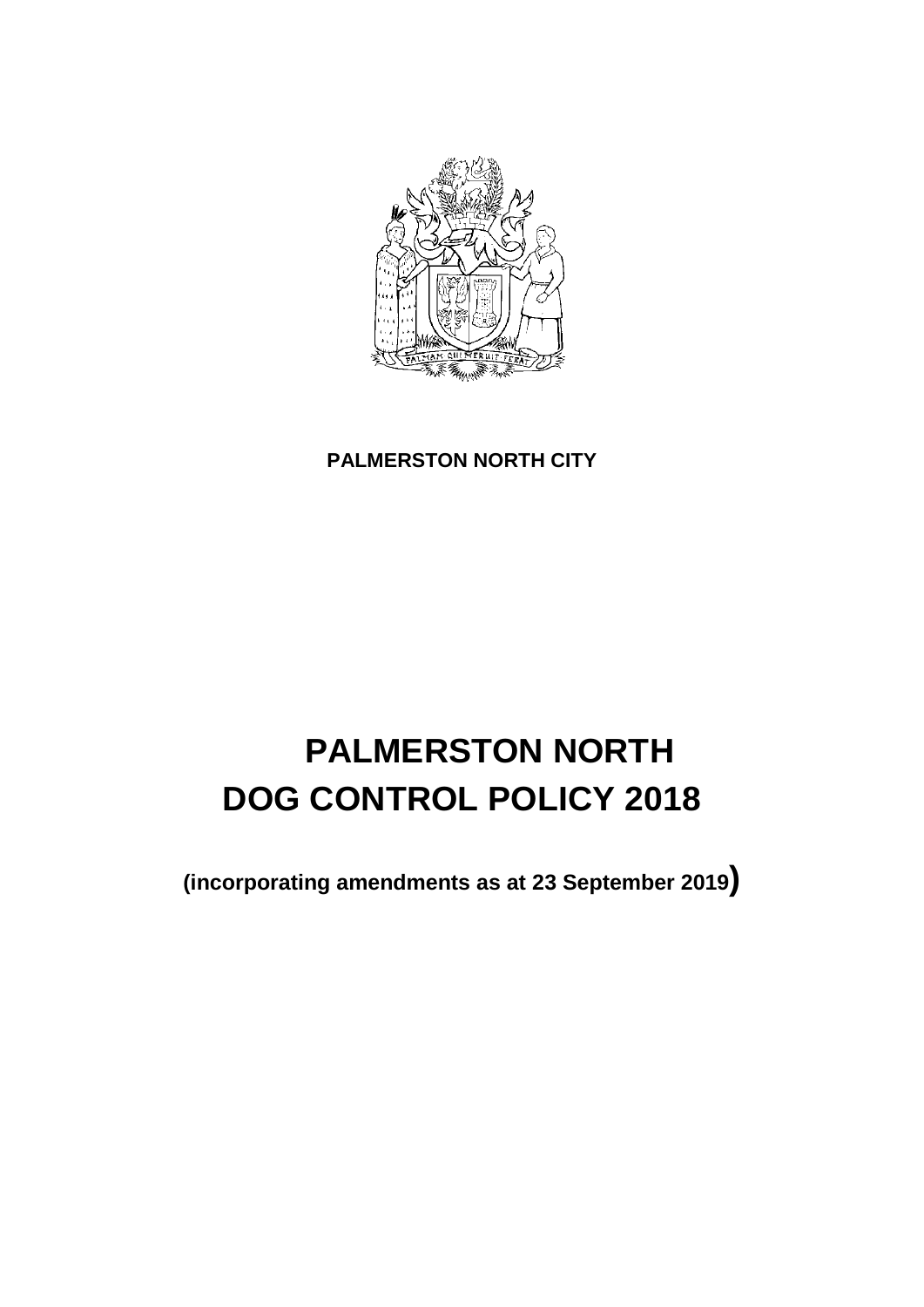# **CONTENTS**

| <b>OVERVIEW</b>  |                                                            |  |
|------------------|------------------------------------------------------------|--|
|                  |                                                            |  |
| 1.               |                                                            |  |
| 2.               |                                                            |  |
| 3.               |                                                            |  |
| $\overline{4}$ . |                                                            |  |
|                  |                                                            |  |
| 5.               |                                                            |  |
| 6.               | NATURE AND APPLICATION OF DOG CONTROL BYLAW 6              |  |
| 7.               |                                                            |  |
| 8.               |                                                            |  |
| 9.               |                                                            |  |
| 10.              | DOGS CLASSIFIED AS MENACING MUST BE NEUTERED 7             |  |
| 11.              |                                                            |  |
| 12.              |                                                            |  |
| 13.              |                                                            |  |
| 14.              |                                                            |  |
|                  |                                                            |  |
| 15.              |                                                            |  |
| 16.              |                                                            |  |
| 17 <sub>1</sub>  | TEMPORARY PROHIBITED PUBLIC PLACES  11                     |  |
| 18.              | TRIAL OF CENTRAL BUSINESS DISTRICT AREA TO DOG ON          |  |
|                  |                                                            |  |
| 19.              |                                                            |  |
| 20.              |                                                            |  |
| 21.              | <b>CLASSIFICATION OF AREAS UNDER OTHER LEGISLATION  14</b> |  |
|                  |                                                            |  |
| 22.              |                                                            |  |
| 23.              |                                                            |  |
| 24.              |                                                            |  |
| 25.              |                                                            |  |
| 26.              |                                                            |  |
| 27.              |                                                            |  |
| 28.              |                                                            |  |
| 29.              |                                                            |  |
| 30.              |                                                            |  |
|                  |                                                            |  |
|                  |                                                            |  |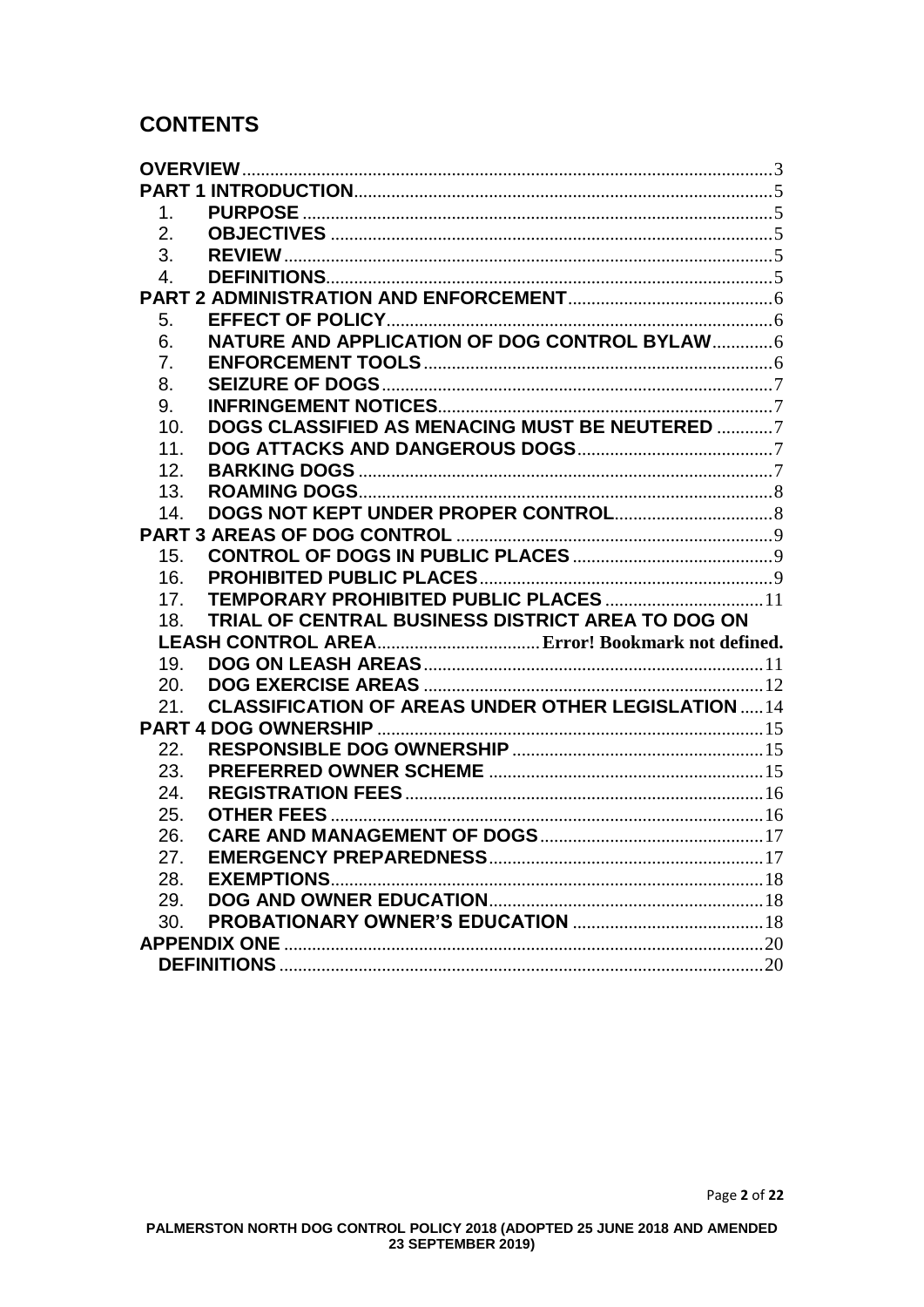# **OVERVIEW**

<span id="page-2-0"></span>The overall purpose of dog control is to maintain and improve public safety. The Council recognises that most dog owners in the City are responsible and that most interaction between dogs and the community is positive. This policy aims to balance dog control and public safety while recognising the health, well-being, and wider community benefits of dog ownership.

This Policy is a requirement of the Dog Control Act 1996 (the Act) that requires some mandatory content. The Policy should be read alongside the Palmerston North Dog Control Bylaw that gives effect to and provides the legal instrument to implement the Policy. This Policy applies to all of Palmerston North City.

A key aim of the Policy is to explain Council's approach to dog control to the community as well as providing a basis for internal operational policy and practice. It also indicates how Council will exercise its discretionary functions under the Act.

Every year the Council is required to report to the Department of Internal Affairs under Section 10A of the Act on the administration of its dog control policy and dog control practices as well as a variety of dog control related statistics. The 2016/17 report showed that:

- There are an increasing number of registered dogs (over 8,000 in 2016/17).
- There are a high number of complaints about roaming/uncontrolled dogs and barking dogs.
- While trends over the last six years show that there is a decreasing number of complaints about aggressive and rushing dogs, and dog attacks, there is still a need to minimise attacks and instances of intimidation.

Animal control activities are almost fully funded from registration fees and impoundment fees and charges. The Council's animal control service is prioritised based on risk. Reports of dog attacks, and aggressive dogs receive an immediate response and are considered 'priority one' activities. Roaming dogs, barking dogs, preferred owner checks and unregistered dog checks are planned and carried out around the priority one activities.

An out of hours service for priority one activities is undertaken by a contractor on behalf of the Council. The Council also operates an animal pound within the City.

Council provides education through its Animal Control Team and through the provision of information on its website.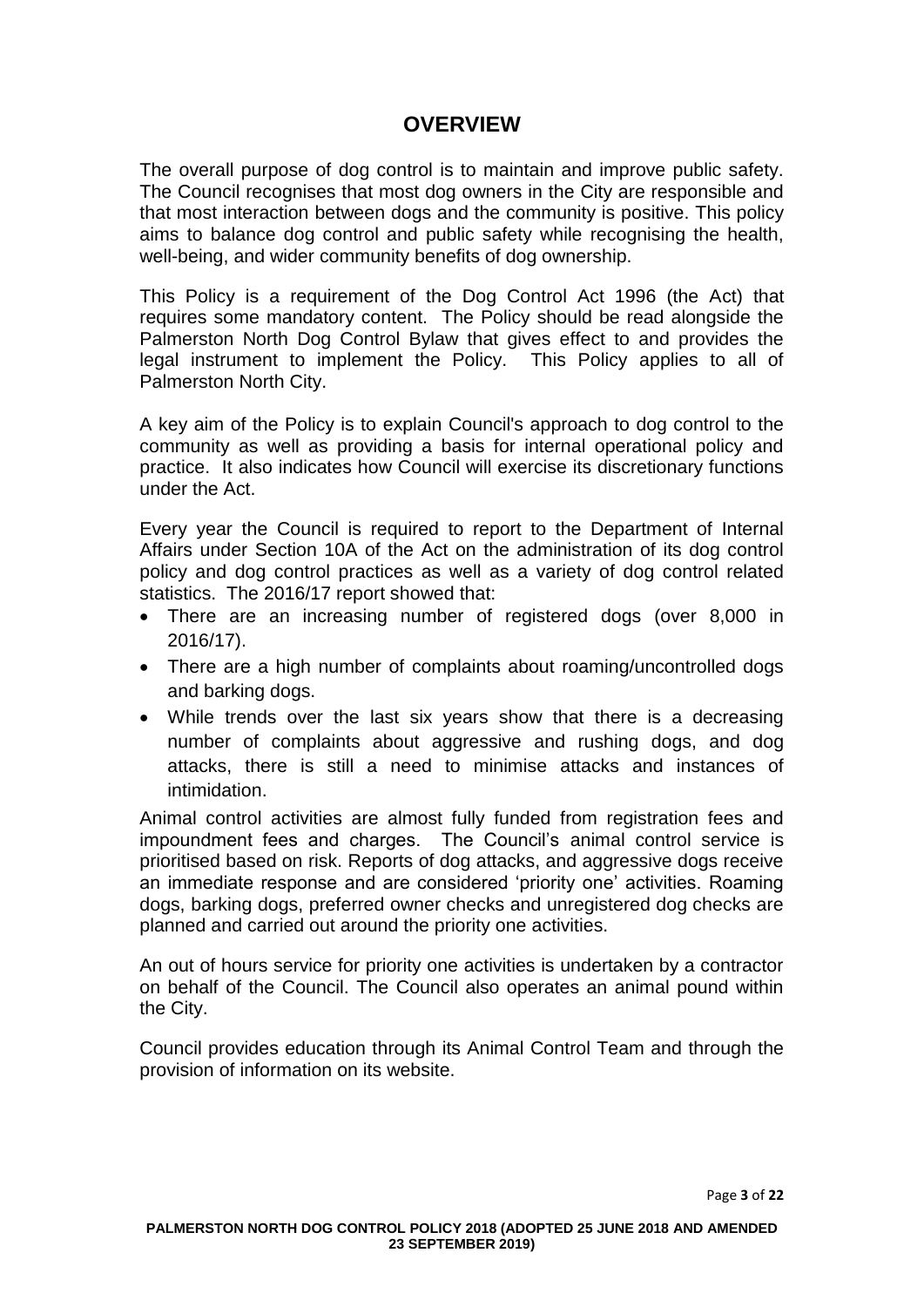# **Summary of Legal Requirements for Dog Control**

**Dog Control Act** 1996 - dog control is regulated by this Act that focuses on managing risk and enabling the Council to take action to mitigate unreasonable risk. The regime created by the Act is based on dog owners being responsible for the control of their dogs and complying with the Act. The Council's role is to administer, implement and enforce the Act.

**Dog Control Policy** - explains Council's approach to dog control to the community and provides the basis for internal operational policy and practices. The Policy indicates how Council exercises discretion under the Act (e.g. for neutering menacing dogs, determination of probationary owners) and covers mandatory requirements set out in Section 10 of the Act.

**Dog Control Bylaw –** gives effect to the Policy by specifying the legal requirements for the keeping of dogs in Palmerston North. The requirements are necessary to ensure compliance with the Dog Control Act 1996 and the Palmerston North Dog Control Policy 2011, and to give effect to the objectives of that Act and that Policy.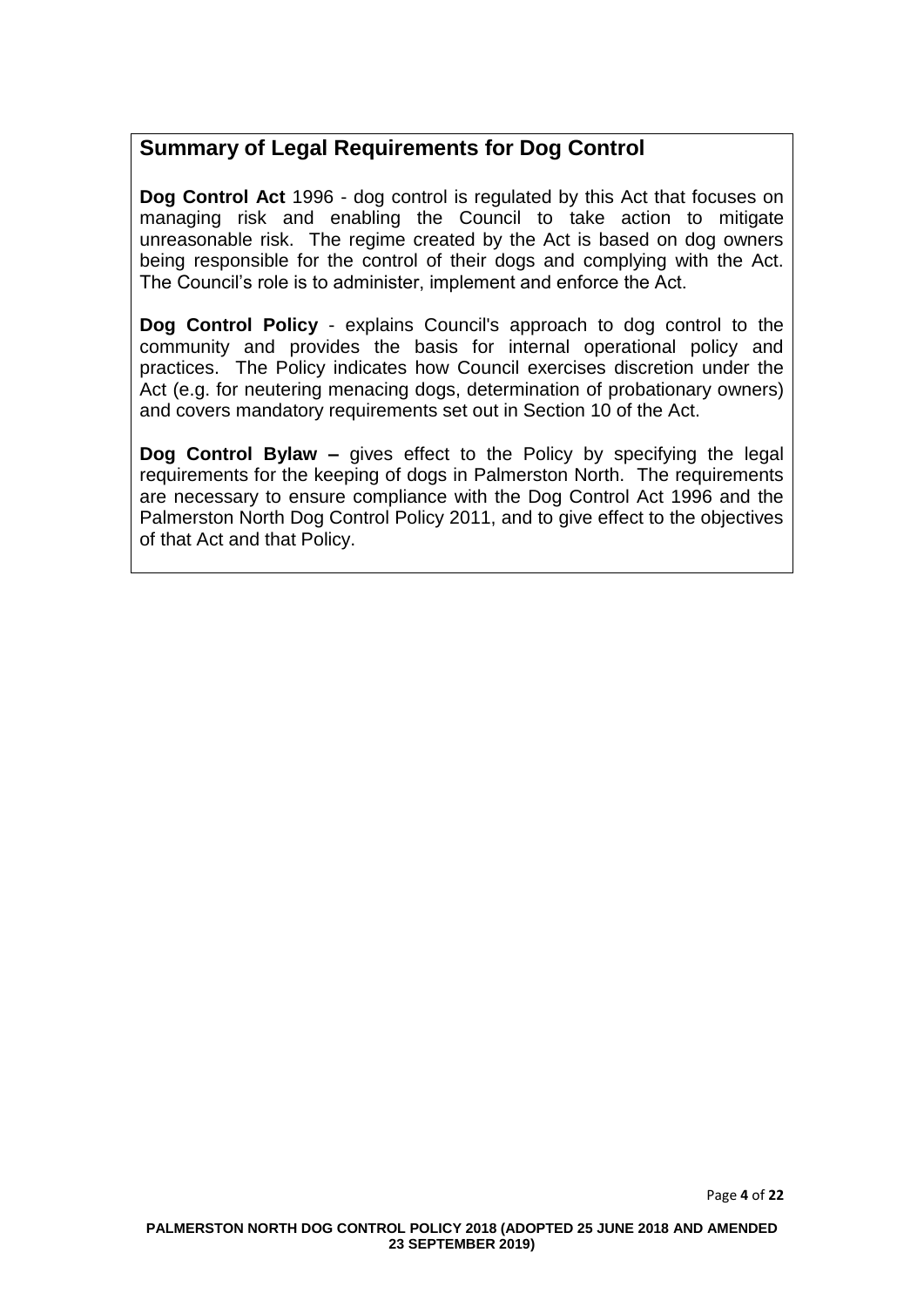# **PART 1 INTRODUCTION**

#### <span id="page-4-1"></span><span id="page-4-0"></span>1. **PURPOSE**

The purpose of this Policy is to express how Palmerston North City Council will fulfil its responsibilities under the Dog Control Act 1996.

The Policy identifies areas where dogs are prohibited, where dogs must be controlled on a leash, areas where dogs can be exercised without being controlled on a leash, and where dogs are not prohibited or required to be controlled on a leash.

The Policy also outlines the obligations and responsibilities of dog owners.

## <span id="page-4-2"></span>2. **OBJECTIVES**

The objectives of the Policy are guided by Section 10 of the Dog Control Act and seek to:

- (a) Minimise danger, distress and nuisance dogs may cause to the community generally;
- (b) Avoid the inherent danger in allowing dogs to have uncontrolled access to public places that are frequented by children or other vulnerable members of the community, whether or not children might be accompanied by adults;
- (c) Enable, as far as practicable, the public (including families) to use streets and public amenities without fear of attack or intimidation by dogs;
- (d) Provide for the exercise and recreational needs of dogs and their owners.
- (e) Ensure dogs within the city boundary are registered and microchipped.
- (f) Encourage responsible dog ownership so that owners take all reasonable steps to ensure that their dogs do not cause a nuisance to other people or other animals.

#### <span id="page-4-3"></span>3. **REVIEW**

This Policy will be reviewed by 2023.

#### <span id="page-4-4"></span>4. **DEFINITIONS**

All definitions used in this Policy are in Appendix One.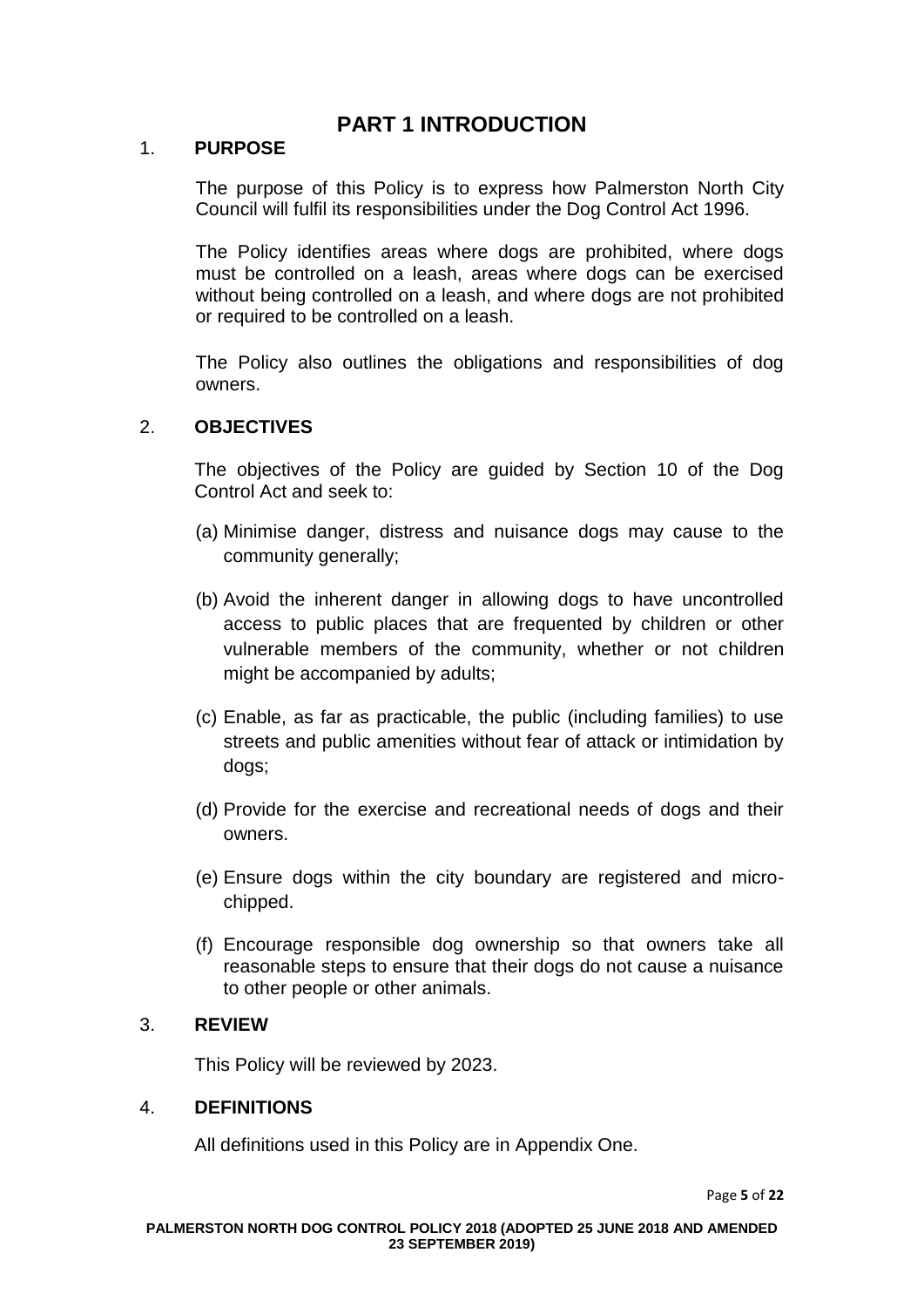# **PART 2 ADMINISTRATION AND ENFORCEMENT**

# <span id="page-5-1"></span><span id="page-5-0"></span>5. **EFFECT OF POLICY**

The Policy is given effect and implemented through the Palmerston North Dog Control Bylaw 2018.

# <span id="page-5-2"></span>6. **NATURE AND APPLICATION OF DOG CONTROL BYLAW**

Section 20 of the Act lists the matters for which bylaws may be made. The Council's Dog Control Bylaw covers the following matters:

General control of dogs in public places including:

- exempting certain types of dogs (working and disability assist dogs) from control areas
- prohibiting dogs from specified public places
- requiring dogs to be on a leash in specified public places
- designating specified areas as dog exercise areas/off-leash areas

Keeping of dogs including:

- placing limitations on the number of dogs that may be kept on properties
- requirements for dogs to be kept a minimum distance from a boundary
- requirements to provide exercise, standards for the accommodation of dogs, confinement of bitches in season, responsibility to remove faeces, diseased dogs and dogs becoming a nuisance or injurious to health
- dogs not kept under proper control
- dogs classified as menacing must be neutered
- dog and owner education

Enforcement approach including:

- seizure of dogs in public places that are in contravention of the bylaw
- offences and penalties.

## <span id="page-5-3"></span>7. **ENFORCEMENT TOOLS**

There are a range of enforcement tools available to the Council including:

- Seizure of dog/s
- Issue of infringement notices and fines
- Prosecution with fines being possible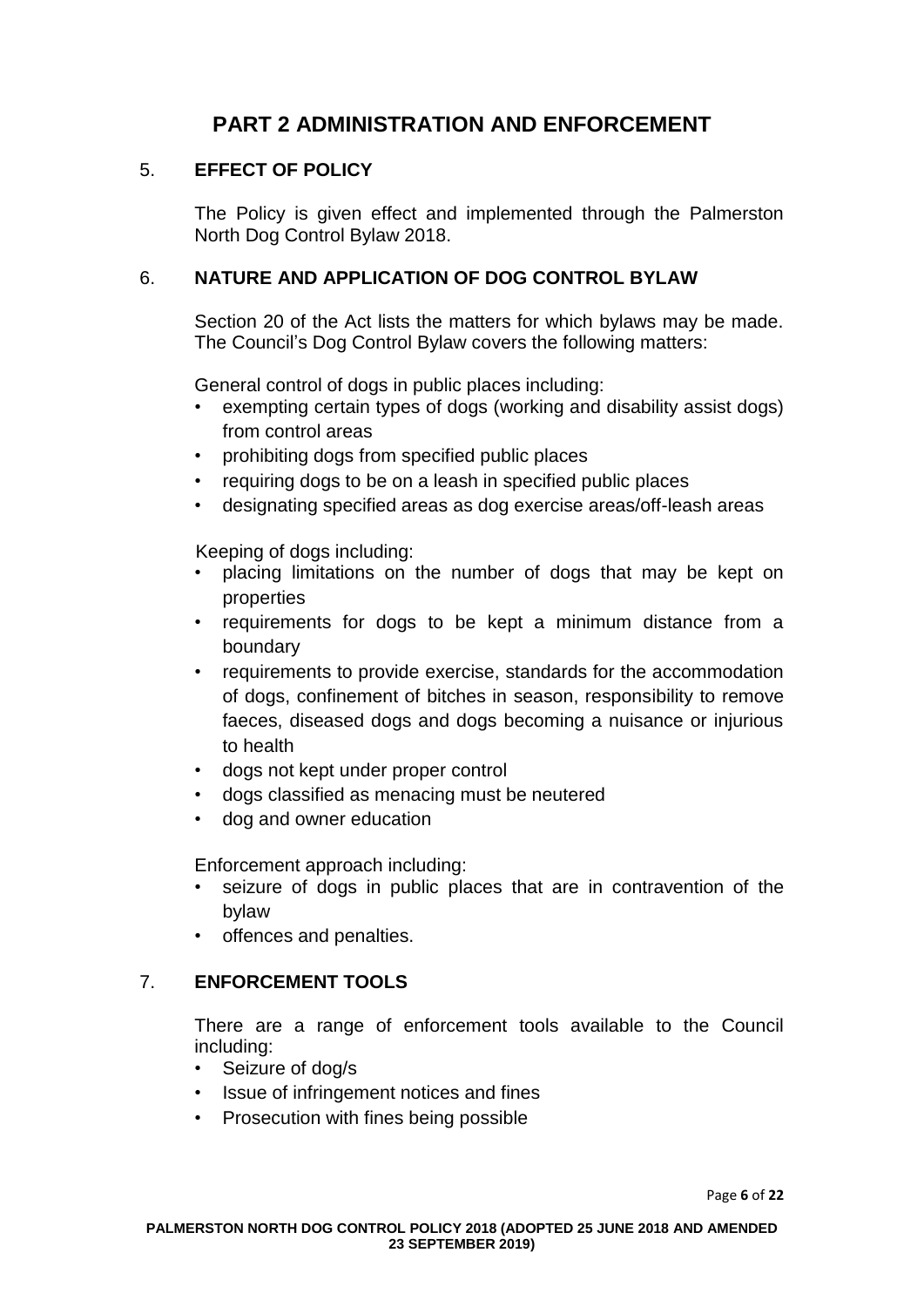- Declaring a dog as menacing or dangerous
- Prohibiting people from owning dogs (disqualification)

Non-regulatory methods, such as education and a registration fee schedule that recognises responsible dog ownership, are also covered in this Policy.

# <span id="page-6-0"></span>8. **SEIZURE OF DOGS**

An Animal Control Officer or a Dog Ranger may seize and impound any dog at large in a public place in contravention of this Policy and in accordance with the powers contained in the Act.

## <span id="page-6-1"></span>9. **INFRINGEMENT NOTICES**

Infringement offences, with associated fines, are set by the Dog Control Act 1996. Council has no discretion to alter these fees.

Where, in the opinion of an Animal Control Officer, the keeping of dogs on a premises is, or is likely to become, a nuisance or injurious or hazardous to health, property or safety, the owner may be served with an infringement notice to:

- (a) reduce the number of dogs on the premises,
- (b) alter, reconstruct or improve the accommodation for dogs,
- (c) require the dogs to be tied up or confined,
- (d) take such other precautions as may be considered necessary.

# <span id="page-6-2"></span>10. **DOGS CLASSIFIED AS MENACING MUST BE NEUTERED**

Dogs classified by Palmerston North City Council as menacing under sections 33A or 33C of the Dog Control Act 1996, or any dog classified as menacing which is transferring to Palmerston North City Council, is required to be neutered.

# <span id="page-6-3"></span>11. **DOG ATTACKS AND DANGEROUS DOGS**

Dog attacks and dangerous dogs are responded to as an immediate priority. Animal Control Officers will conduct an investigation using best practice guidance.

## <span id="page-6-4"></span>12. **BARKING DOGS**

Council's process for dealing with barking complaints is to determine if it is loud and persistent and is causing a nuisance. It will then take the appropriate action under the provisions of the Act.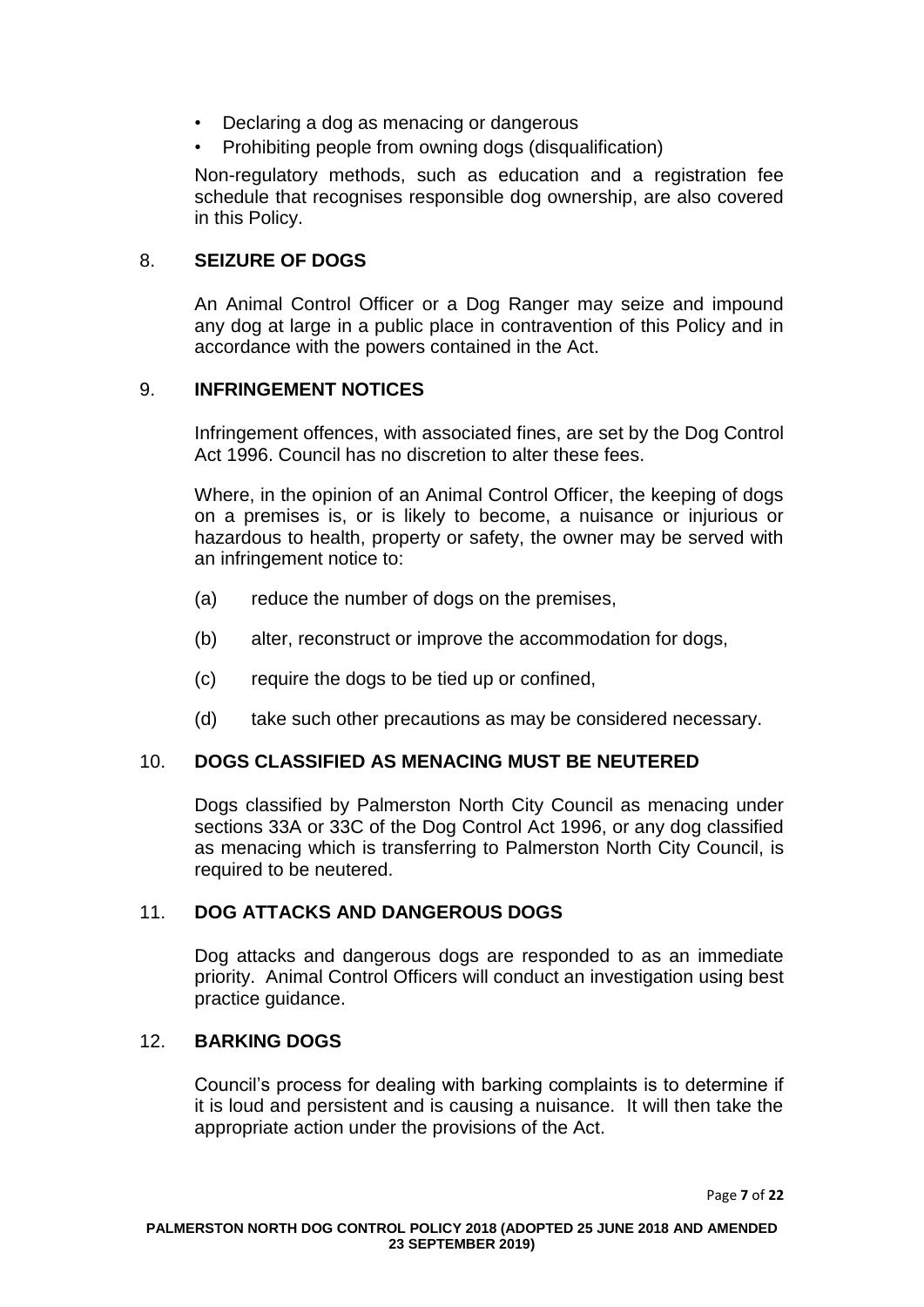# <span id="page-7-0"></span>13. **ROAMING DOGS**

Upon notification of a roaming or stray dog the Council will respond as soon as practical to locate the dog. If the dog is caught the Animal Control team will endeavour to reunite the dog with its owner. If this is unsuccessful the dog will be impounded. Frequent roaming will result in impoundment and further enforcement action.

## <span id="page-7-1"></span>14. **DOGS NOT KEPT UNDER PROPER CONTROL**

Dogs not kept under proper control may be required by the Council to be neutered or for owners to complete a dog obedience course approved by the Council. Notice that a dog is required to be neutered or complete an obedience course will be served on the owner.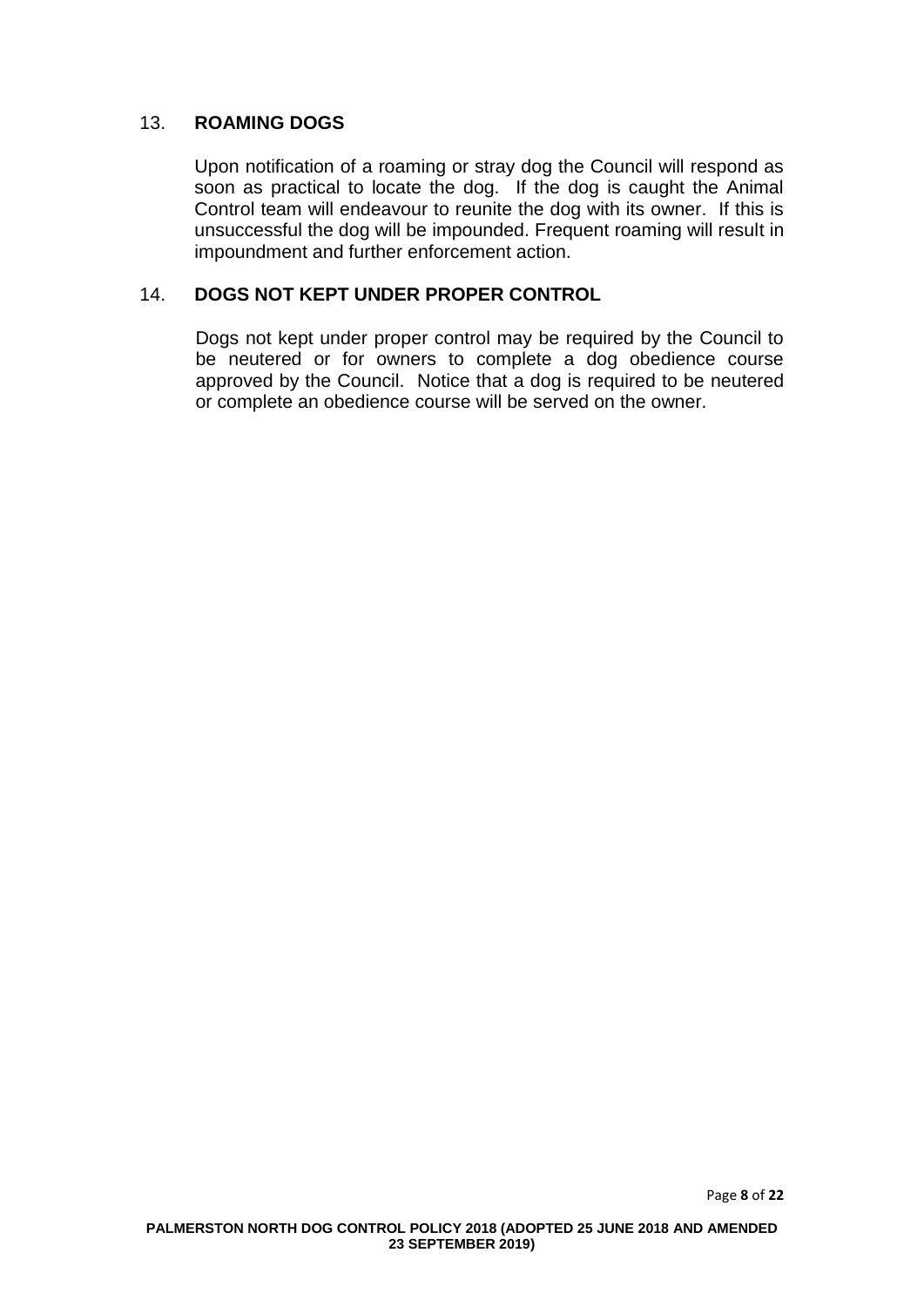# **PART 3 AREAS OF DOG CONTROL**

# <span id="page-8-1"></span><span id="page-8-0"></span>15. **CONTROL OF DOGS IN PUBLIC PLACES**

Three categories of control areas in the City are identified:

- (a) Prohibited Public Places
- (b) Dog On Leash Areas
- (c) Dog Exercise Areas

Dog owners must carry a leash at all times in all of the control areas as required by the Act. Dog owners must also carry a dog waste bag at all times in any of the control areas to collect and properly dispose of dog faeces in Council provided rubbish bins or at the owner's premises.

In all public places where dogs are not prohibited or required to be on a leash, dogs must be under the control of their owners at all times. This means when referring to a dog, either controlled on a leash, or controlled by voice command where the dog obeys the commands of its controller without hesitation.

Control areas will be publicised through appropriate signage.

These control areas are shown on maps available on Council's website: [https://www.pncc.govt.nz/local-regulations-and-licences/dogs](https://www.pncc.govt.nz/local-regulations-and-licences/dogs-and-other-animals/dogs/exercising-your-dog/)[and-other-animals/dogs/exercising-your-dog/.](https://www.pncc.govt.nz/local-regulations-and-licences/dogs-and-other-animals/dogs/exercising-your-dog/)

# <span id="page-8-2"></span>16. **PROHIBITED PUBLIC PLACES**

- 16.1 Prohibited public places are locations in the City where dogs are not allowed at any time for a number of reasons, including in areas where:
	- (a) There is high density of pedestrian traffic where dogs may compromise the health, safety and comfort of people;
	- (b) Children or other vulnerable people gather or play, and the presence of dogs may pose a risk to their health and safety;
	- (c) It is a sensitive natural environment;
	- (d) The nature of the public place or facility makes it inappropriate to have dogs present.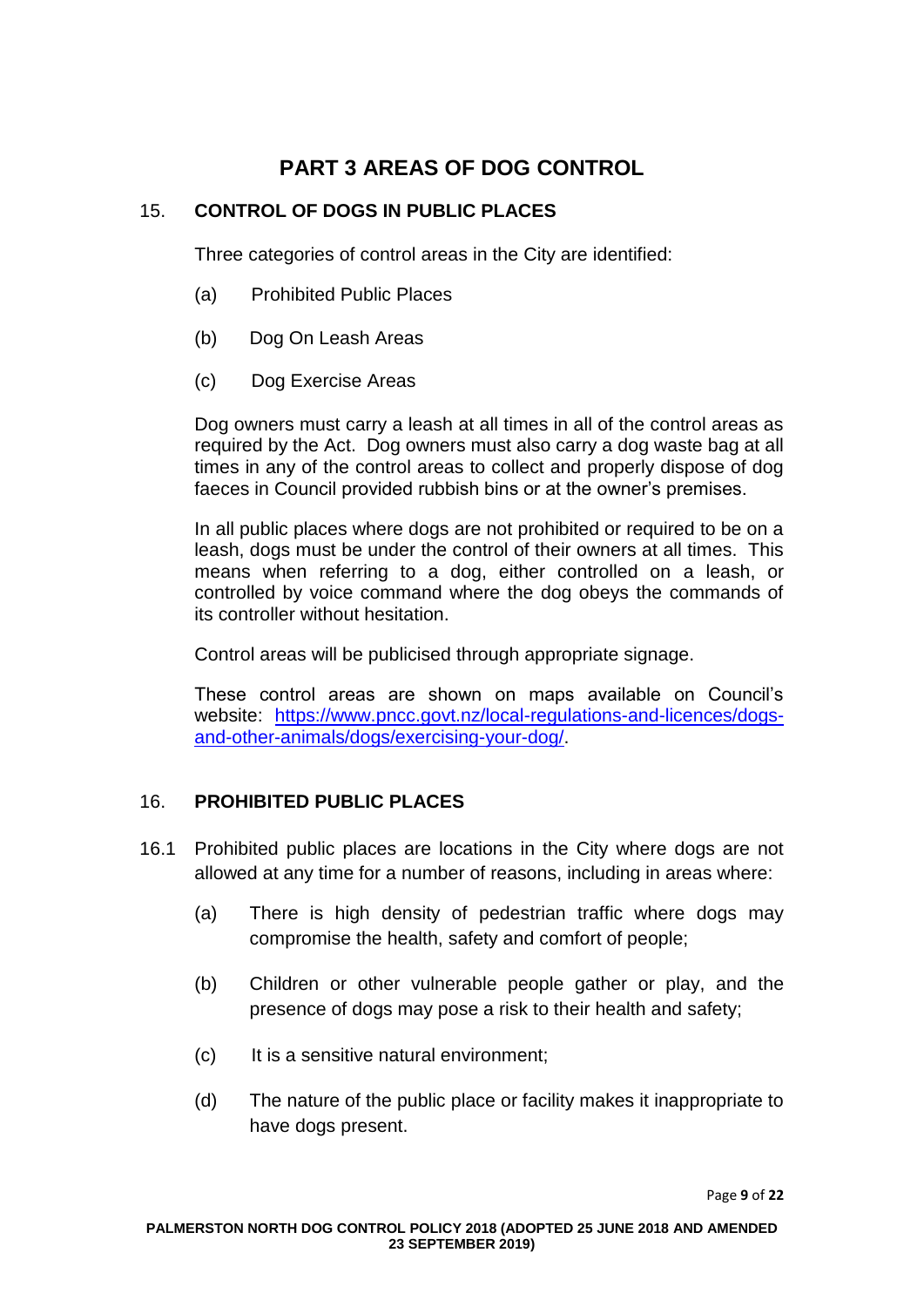- 16.2 Subject to clauses 16.3 and 16.4 and with the exception of working dogs, all dogs are prohibited from the following places:
	- (a) Any swimming pool or aquatic facility owned or controlled by the Council, including all areas within the fenced boundary of the swimming pool;
	- (b) Within 30 metres of any child's play equipment or play area or paddling pool in any park or reserve, or of any aviary in any park or reserve;
	- (c) Palmerston North Holiday Park (the camping grounds);
	- (d) Any marked grass playing surfaces or artificial sports surfaces of sportsgrounds or sportsfields owned or controlled by the Council;
	- *(e) (deleted by amendment 23 September 2019)*
	- (f) The Council Crematorium and all Council Cemetery grounds;
	- (g) Memorial Park;
	- (h) The Ashhurst Domain Playground and adjacent picnic area;
	- (i) The Ashhurst Domain Wetlands Conservation Area;
	- (j) The central Victoria Esplanade area (which includes the children's playground and paddling pool, the scenic railway station, Peter Black Conservatory, Central Energy Trust Wildbase Recovery Centre, aviary and the cafe, also known as Victoria House);
	- (k) The Junior Road Safety Park in the Victoria Esplanade;
	- (l) The walkway around the Awapuni racecourse between 5am and 10am daily;
	- (m) Turitea Controlled Water Catchment Area, subject to clause 16.5;
	- (n) Central Energy Trust Arena Manawatū.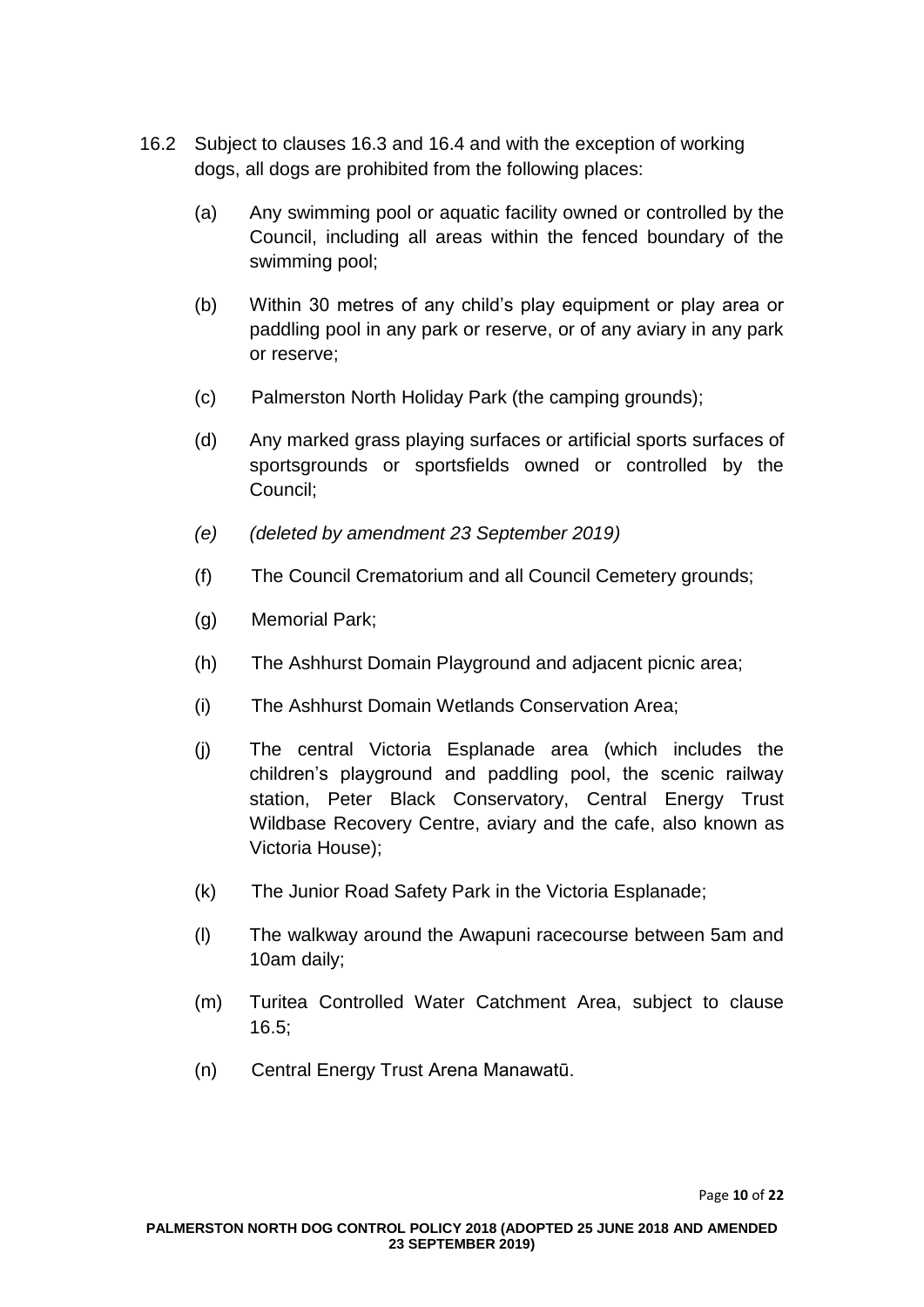- 16.3 Where the only pedestrian access to either the owner's residence, or a veterinary surgery, is through a prohibited public place the owner may lead the dog through the prohibited public place provided that:
	- (a) the owner and dog take the most direct route across the prohibited public place, and
	- (b) the dog is controlled on a leash.
- 16.4 Where a dog is being exercised in a dog exercise area (as specified in clause 20) that borders a prohibited public place, the owner may lead the dog through the prohibited public place provided that:
	- (a) there is no reasonable alternative access, and
	- (b) the owner and dog take the most direct route across the prohibited public place, and
	- (c) the dog is controlled on a leash.
- 16.5 A dog may only be allowed within the Turitea Controlled Water Catchment Area if it is registered and under the control of a person holding a valid Hunting Permit issued by the Council for the Turitea Water Catchment Reserve, and subject to conditions the Council may apply to that Hunting Permit.

# <span id="page-10-0"></span>17. **TEMPORARY PROHIBITED PUBLIC PLACES**

Notwithstanding any provisions allowing for dog on leash areas or dog exercise areas, the Council may from time to time by resolution declare any public place that is not already a prohibited public place to be a prohibited public place for a specified time.

The Council will give public notice of its intention to declare any area to be a temporary prohibited public place specifying a reason. Appropriate signs shall be posted in the area and prior notice shall be published in a newspaper circulating in the District and on Council's website.

# *18.* **TRIAL OF CENTRAL BUSINESS DISTRICT AREA TO DOG ON LEASH CONTROL AREA** *(deleted by amendment 23 September 2019)*

# <span id="page-10-1"></span>19. **DOG ON LEASH AREAS**

Dog on leash areas are locations where dogs are permitted on a leash in public places.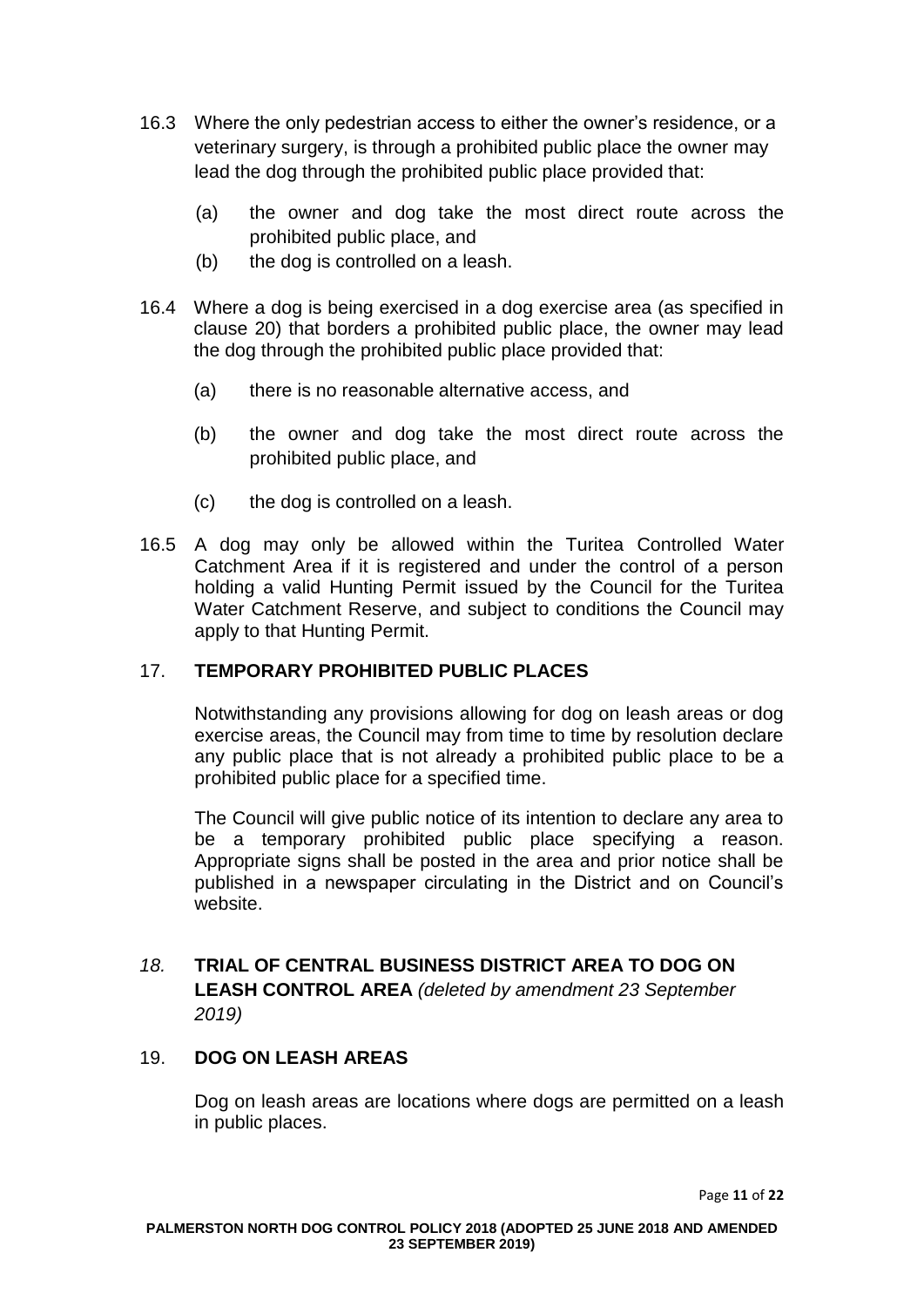The owner of a dog (other than working dogs) shall not allow the dog on any public place (not being a prohibited public place or a dog exercise area) unless the dog is kept under control on a leash.

The following are public places in which dogs are to be kept under control on a leash:

- (a) All streets, roads and footpaths within the District except those within prohibited areas or dog exercise areas:
- (b) All parks, reserves and walkways within the District except those within prohibited areas or dog exercise areas;
- (c) All public places within the Central Business District;<sup>1</sup>
- (d) The walkway around the Awapuni Racecourse except for the prohibited time between 5am and 10am daily;
- (e) Ashhurst Domain Camping Grounds;
- (f) Manawatū Riverside Walkway and Bridle Track between the Fitzherbert Bridge and the Palmerston North Holiday Park;

## <span id="page-11-0"></span>20. **DOG EXERCISE AREAS**

Dog Exercise areas are locations where dogs can be run at large, that is, off the leash but under the control of their owners at all times.

The ability to exercise dogs without a leash does not absolve owners from their obligations under the Act, to ensure their dog is kept under control, and to carry a leash at all times with the dog in a public place. Keeping a dog under control includes the obligation to ensure that the dog does not stray onto private property.

Dog Exercise Areas are generally recreational areas, such as parks, reserves and walkways, where people can expect to encounter dogs being exercised under proper control.

Council will review the need for specified dog exercise areas, including the provision of Dog Parks, and suitable locations, as necessary.

The following areas are dog exercise areas:

(a) Drainage Reserve area off Rugby Street;

<sup>1</sup> <sup>1</sup> Inserted by amendment 23 September 2019.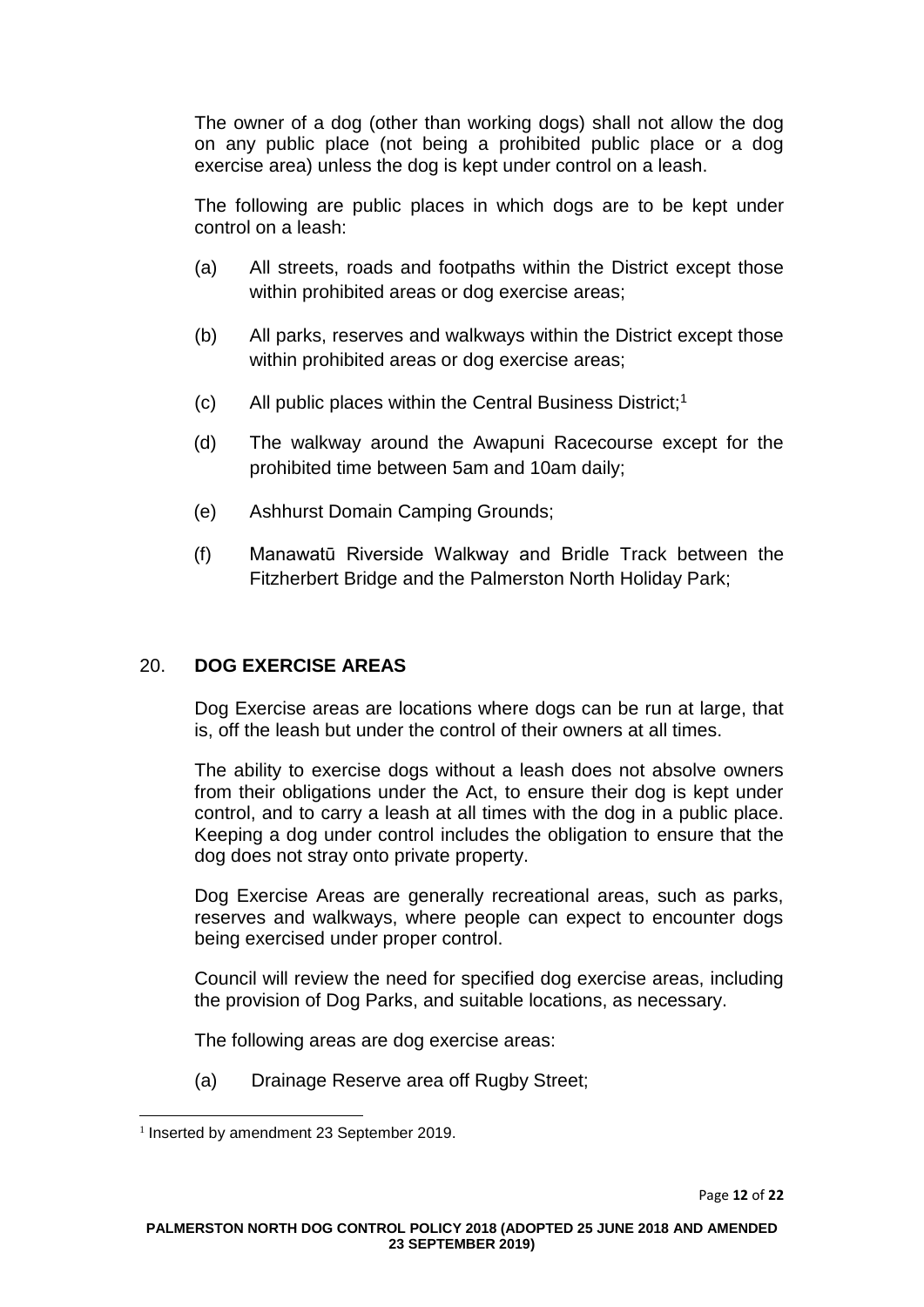- (b) Ashhurst Terrace Walkway;
- (c) Frederick Krull Reserve and Walkway;
- (d) Schnell Wetland Walkway;
- (e) Manawatū Riverside Walkway and Bridle Track excluding the section between the Fitzherbert Bridge and the Palmerston North Holiday Park;
- (f) Mangaone Stream Walkway (except where it passes around the Awapuni Racecourse);
- (g) Upper Celaeno Park (between Frederick Krull Reserve and Shakespeare Way);
- (h) The Ruamahanga Wilderness area;
- (i) Edwards Pit Park;
- (j) Ahimate Reserve (previously Waitoetoe Park);
- (k) Durham Street Park;
- (l) Linklater Reserve (only the part open to the public);
- (m) Awatea Terrace Reserve;
- (n) "Railway" land, bounded by Pitt Street, Church Street, Pioneer Highway, and Cook Street (excluding the Skate Park that is defined as a play area under clause 16.2(a));
- (o) Turitea Stream Esplanade Reserves (Green Corridors);
- (p) The Upper Circuit of the Ashhurst Domain, except for those parts of the walkway which pass through Prohibited Public Places or Dog on Leash areas as designated in clauses 16 and 19 of this Policy.
- (q) Summerhill Reserve
- (r) Poutoa Walkway;
- (s) Titoki Walkway;
- (t) Pari Reserve and Walkway (previously known as Mangaotane);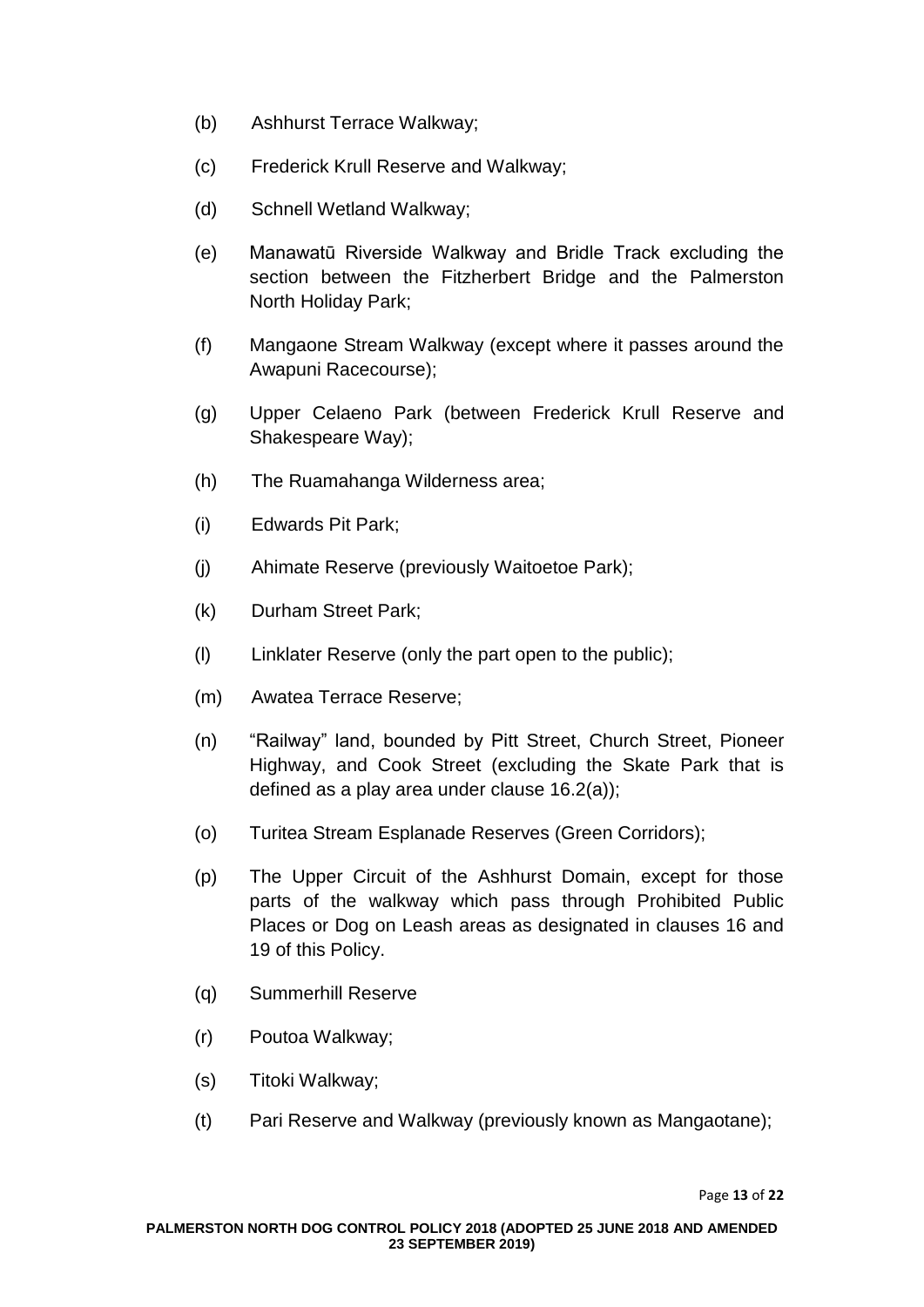# <span id="page-13-0"></span>21. **CLASSIFICATION OF AREAS UNDER OTHER LEGISLATION**

Access for dogs may be controlled by other legislation, for example the Conservation Act 1987 can declare any part or parts of land managed and administered by the Department of Conservation as "controlled dog areas" and "open dog areas".

Dogs are not allowed in the Manawatū Gorge Scenic Reserve.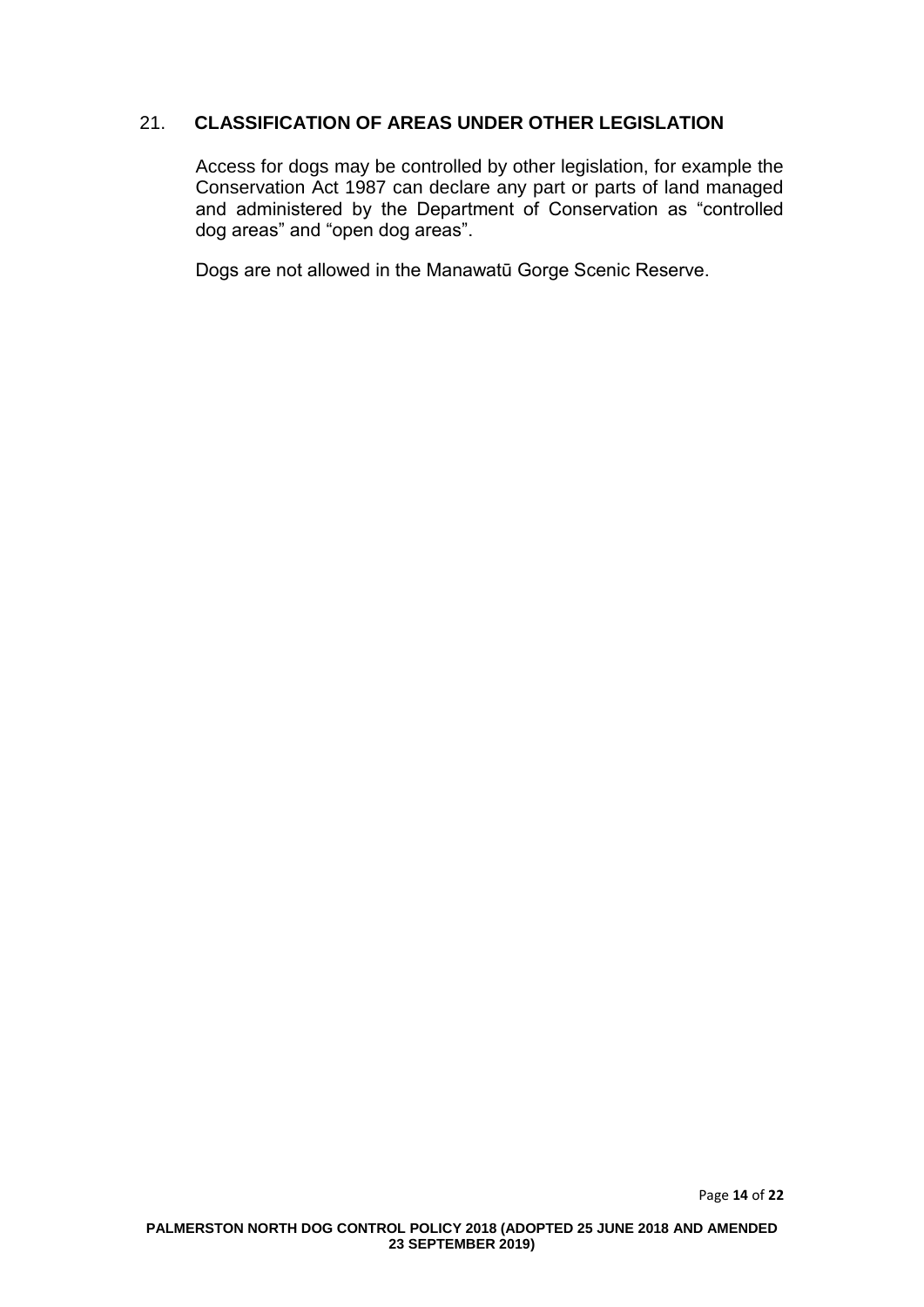# **PART 4 DOG OWNERSHIP**

# <span id="page-14-1"></span><span id="page-14-0"></span>22. **RESPONSIBLE DOG OWNERSHIP**

Dog owners have the following responsibilities:

- registering dog(s) and informing Council of any changes of address;
- keeping dog(s) under control at all times;
- ensuring dog(s) get care and attention, and has enough food, water, shelter and exercise;
- ensuring dog(s) do not disturb people with repeated barking or howling;
- ensuring dog(s) do not hurt, endanger or distress people, animals or protected wildlife;
- ensuring dog(s) do not damage or endanger property belonging to someone else;
- complying with the requirements of the Dog Control Act and all regulations and bylaws made under the Act;
- providing the Palmerston North City Council with details of dog(s) microchipping and neutering.

Dog owners should familiarise themselves with the Animal Welfare (Dogs) Code of Welfare 2010. The purpose of this code is to encourage all those responsible for dogs to adopt the highest standards of husbandry, care and handling.

# <span id="page-14-2"></span>23. **PREFERRED OWNER SCHEME**

To reward responsible dog ownership a dog owner may apply to the Council to be a preferred owner. Preferred owner status must be renewed each year and will qualify owners for a reduced dog registration fee.

Application to retain preferred owner status will be made using the registration fee demand. The application will be approved at the discretion of an Animal Control Officer, taking into account the following criteria:

- (a) the previous ownership history of the applicant including registration compliance;
- (b) an interview or completion of a self-administered test based on information contained in the Dog Owner's Handbook (or both, at the discretion of the Animal Control Officer);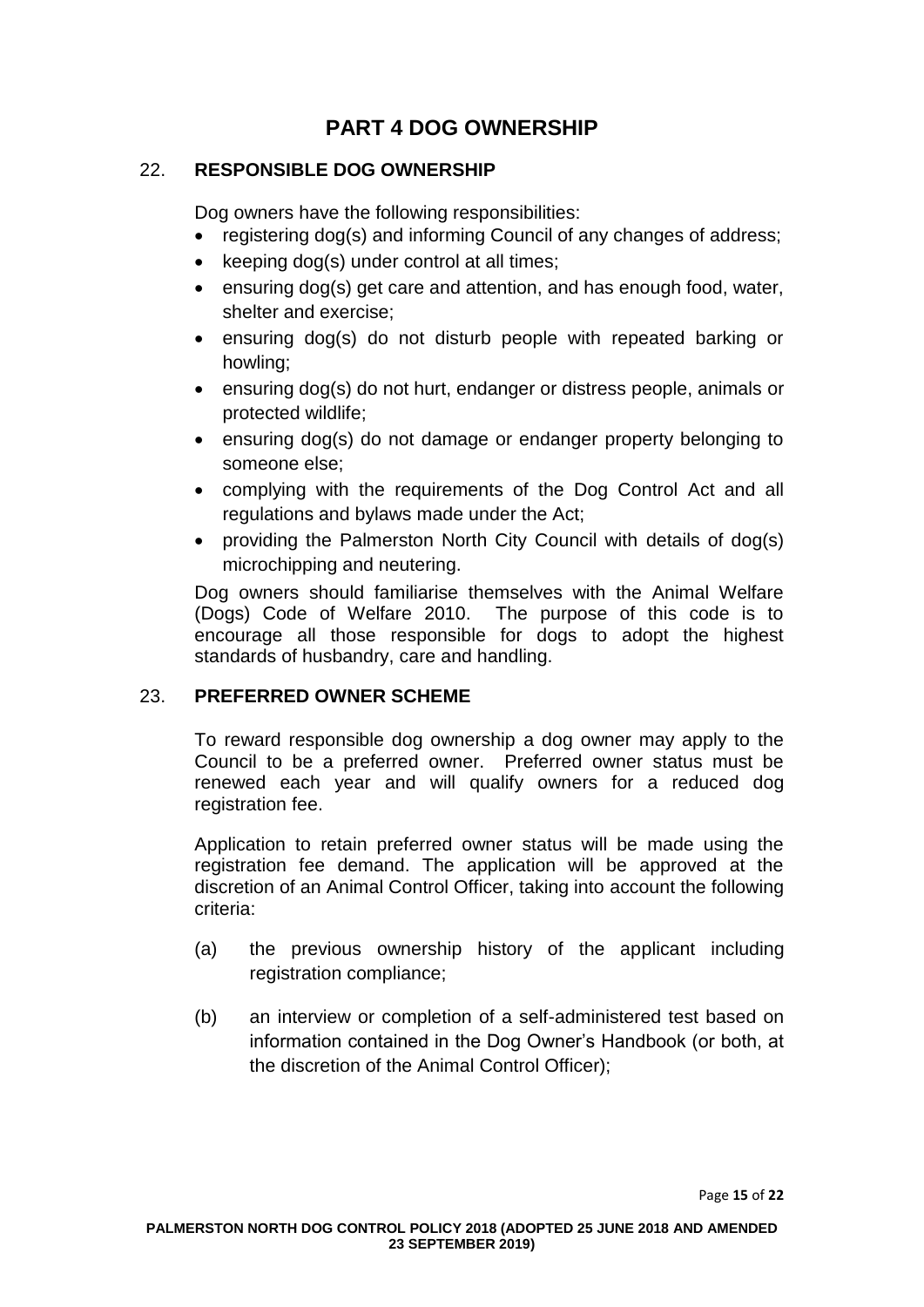- (c) the premises, inspected from time to time, where the dog is kept including approval of fencing, sleeping quarters and exercise space;
- (d) There is access to a door on the property without your dog(s) being able to approach people when they enter.

Preferred owner status may be lost where any of the criteria is no longer met such as failing to register on time, repeated offences for roaming, and moving to a property without adequate fencing.

For more information refer to: [https://www.pncc.govt.nz/local](https://www.pncc.govt.nz/local-regulations-and-licences/dogs-and-other-animals/dogs/preferred-owner-scheme/)[regulations-and-licences/dogs-and-other-animals/dogs/preferred](https://www.pncc.govt.nz/local-regulations-and-licences/dogs-and-other-animals/dogs/preferred-owner-scheme/)[owner-scheme/](https://www.pncc.govt.nz/local-regulations-and-licences/dogs-and-other-animals/dogs/preferred-owner-scheme/)

## <span id="page-15-0"></span>24. **REGISTRATION FEES**

Dog registration fees are set annually by Council resolution. A schedule of fees for Dog Registration is available from the Customer Service Centre of the Council and is available on Council's website.

Registration fees are issued before the end of each registration year (30 June) and shall take into account:

- (a) the classification of the dog;
- (b) number of dogs owned (see clause 26);

If the registration demand is unpaid by 1 August of any year 50% of the registration demand will be added to the fee;

If a preferred owner fails to pay the registration demand by 1 August of any year the registration fee will revert to the standard fee for the classification of the dog together with an additional 50% of the standard registration fee, and the owner will lose preferred owner status for that year.

The Council reserves the right to invoice a dog owner for the cost of registering any dog which is not validly registered by 1 August each year. Unpaid invoices may be subject to debt collection.

## <span id="page-15-1"></span>25. **OTHER FEES**

These fees are also set by Council resolution and include, but are not limited to:

(a) Impounding fees (set down under the Impounding Act 1955);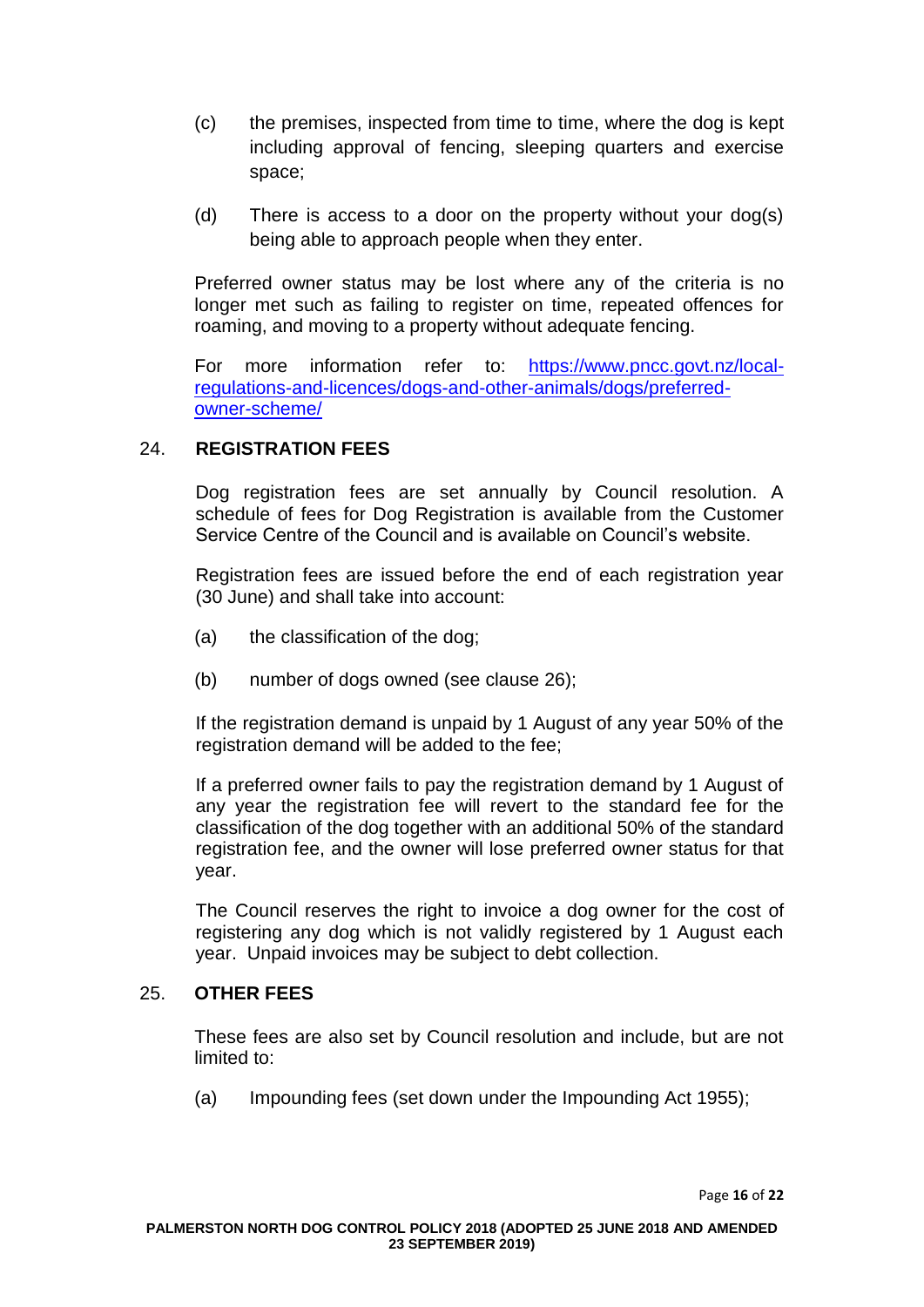- (b) Sustenance and board during period of impounding (set down under the Impounding Act 1955);
- (c) Micro-chipping (set down under the Dog Control Act 1996).

Animal Control fees and charges are available on Council's website: https://www.pncc.govt.nz/plans-policies-and-public-documents/feesand-charges/

## <span id="page-16-0"></span>26. **CARE AND MANAGEMENT OF DOGS**

## **26.1 Number**

No more than two dogs may be kept on premises of less than 2000m<sup>2</sup>, provided that not more than one unspayed bitch may be kept on the property. The number of dogs on a property does not include dogs under the age of three months.

#### **26.2 Housing**

Dogs shall not be housed, confined or restrained within 1.8 metres of a boundary fence.

Dogs must be provided with adequate accommodation, for example a kennel on a hard surface or access to the interior of a building with adequate sleeping area at night.

# **26.3 Exercise**

Owners must provide their dogs with adequate exercise. An in-season bitch must be confined but adequately exercised.

## **26.4 Removal of faeces**

Owners must remove their dog's faeces from public land or premises other than that occupied by the owner.

Dogs suffering from an infectious disease must not be taken into any public place or allowed to wander free.

## <span id="page-16-1"></span>27. **EMERGENCY PREPAREDNESS**

All owners are expected to plan and prepare for the care and welfare of their dog(s) in anticipation of an emergency. While a state of emergency is in place dog owners must:

- (a) Keep their dogs under effective control at all times;
- (b) Ensure their dog does not injure, endanger or cause distress to any person.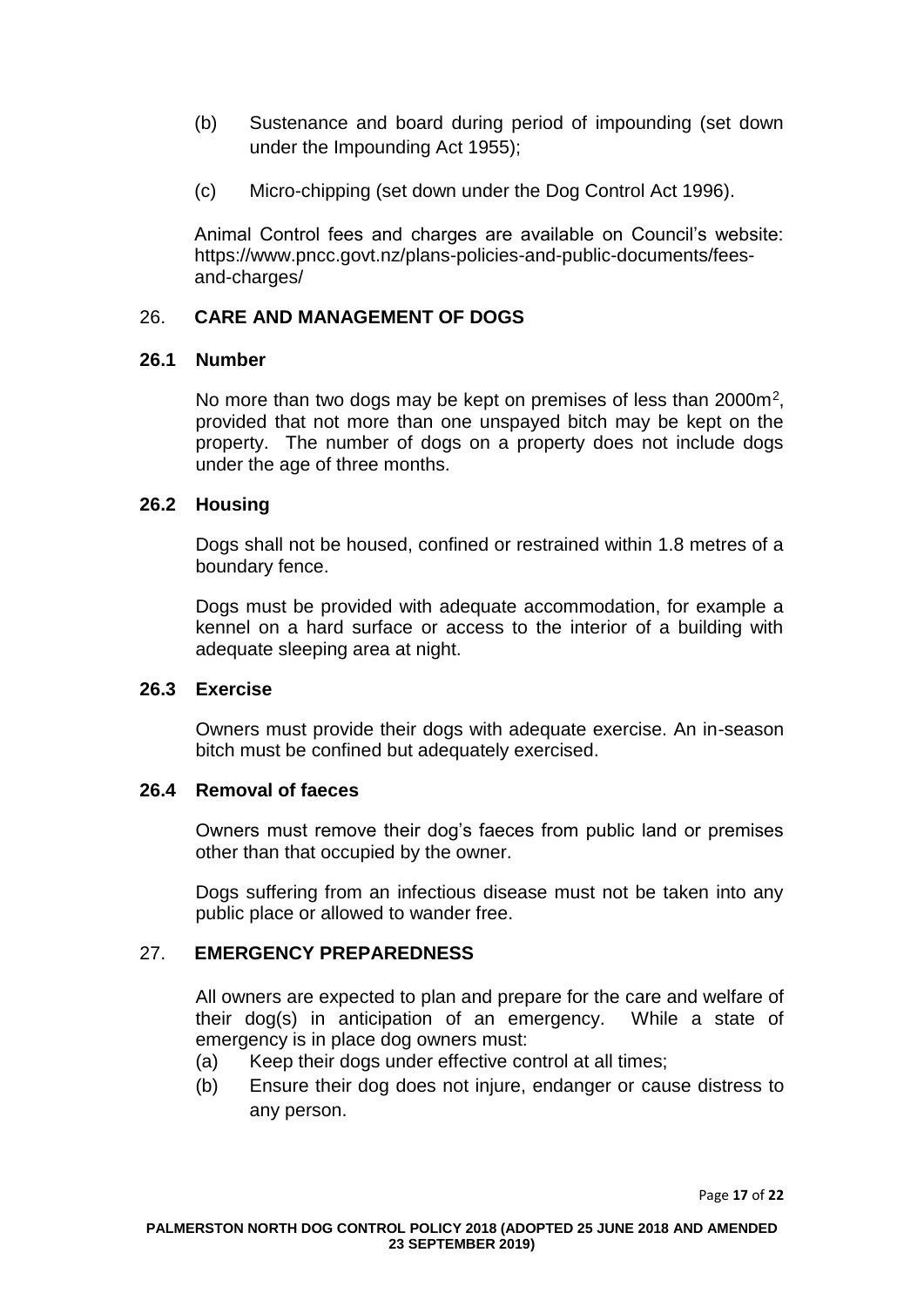# <span id="page-17-0"></span>28. **EXEMPTIONS**

An owner may apply to the Council for an exemption from the requirements of clauses 26.1 (multiple dog permit) and 26.2 (housing permit).

The Council may grant an exemption for a specified duration under clause 26 provided that -

- (a) there is insufficient space on the property to house, confine or restrain the dog in accordance with clause 26.2, and
- (b) the neighbour whose boundary adjoins the proposed area for housing, restraining or confining the dog does not object on reasonable grounds to the granting of an exemption, and
- (c) the Council may impose such conditions as may be necessary to ensure compliance with this Policy, the Dog Control Act and for the avoidance of nuisance.

# <span id="page-17-1"></span>29. **DOG AND OWNER EDUCATION**

The Council encourages dog owners to attend dog obedience courses, particularly puppy training classes, to assist in the training and socialisation of dogs.

The Council may from time to time, by resolution, approve education programmes for dogs and their owners.

## <span id="page-17-2"></span>30. **PROBATIONARY OWNER'S EDUCATION**

Where a person is convicted of any offence (not being an infringement offence) under the Act or any offence under the Animal Welfare Act 1999, Conservation Act 1987 or National Parks Act 1980 the Council may classify that person as a probationary owner*.*

If a person is classified as a probationary owner under the Act the Council will require the person to undertake a dog owner education programme or dog obedience course approved by the Council. The probationary owner will be notified in writing of the obligation to attend the programme or course.

The probationary owner will undertake the programme or course at his or her own expense.

The Council shall be furnished with satisfactory evidence of completion of the programme or course. The probationary owner may apply for termination of classification as a probationary owner six months after completion of the programme or course provided that the applicant has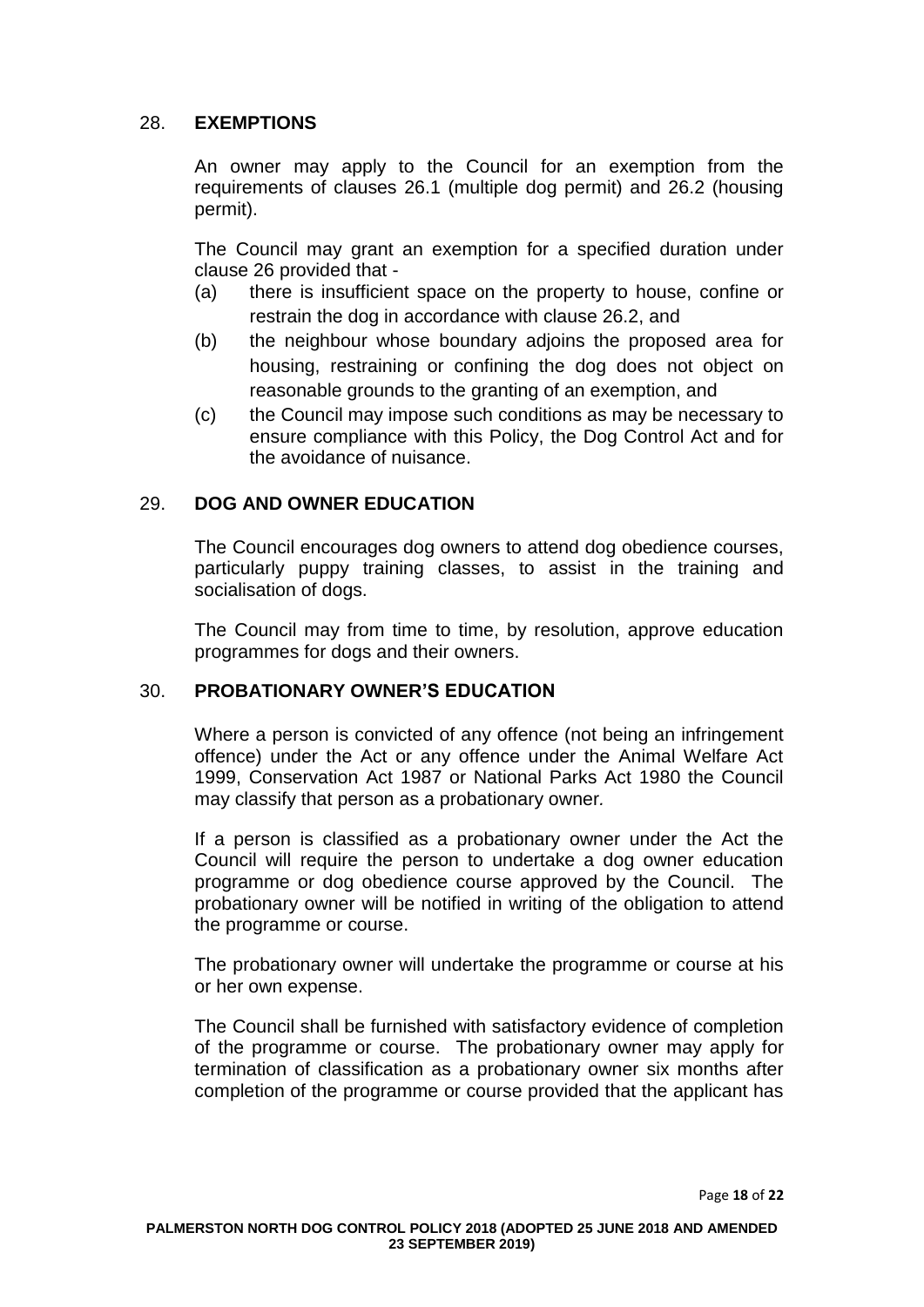not committed any further offences or infringements to which section 21 of the Act applies.

The Council shall consider the application for removal of classification as probationary owner in accordance with this Policy, including all the relevant circumstances of the applicant as a dog owner and may, at its discretion terminate the classification.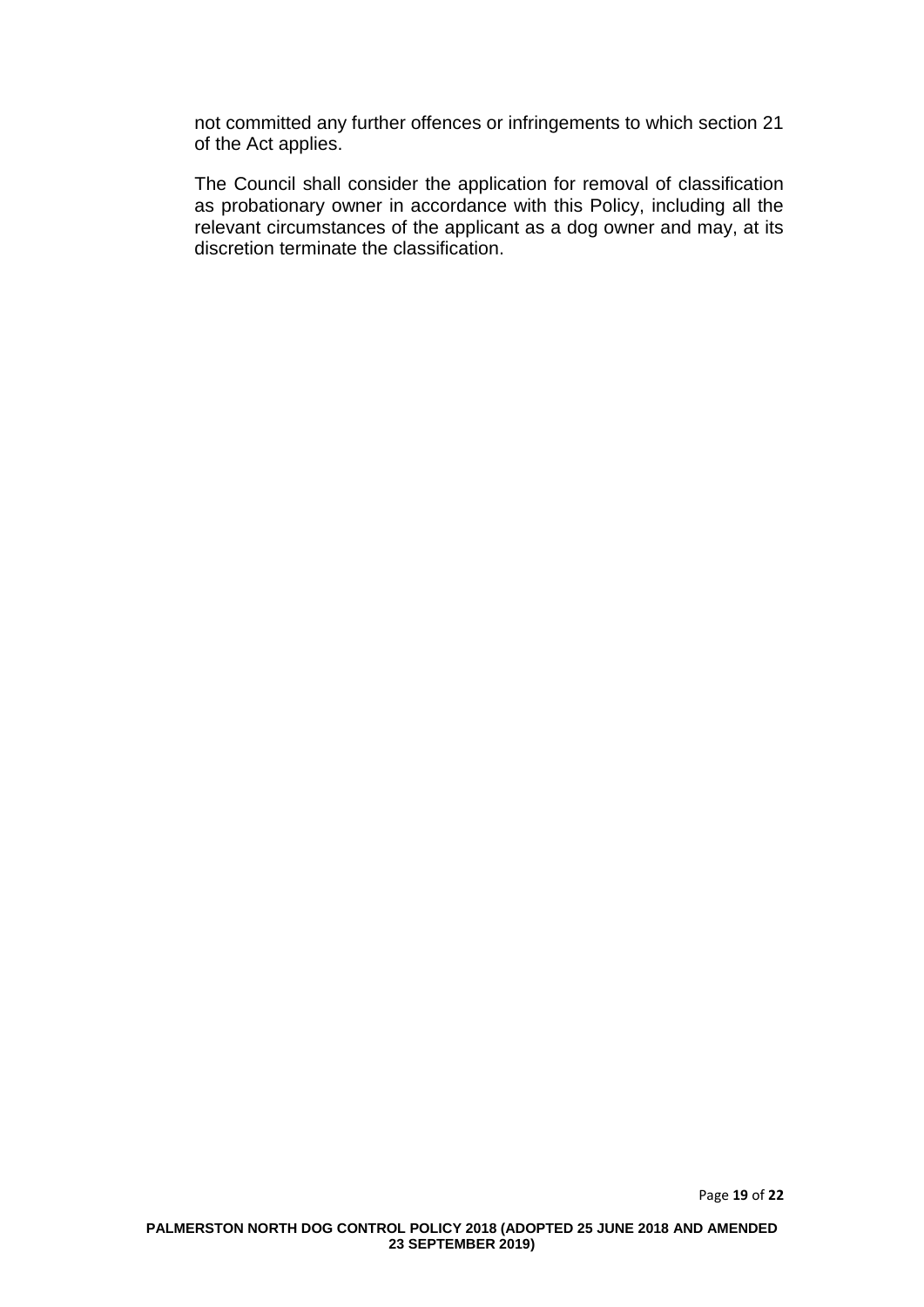# <span id="page-19-0"></span>**APPENDIX ONE**

# <span id="page-19-1"></span>**DEFINITIONS**

Except as described below all definitions used in the Policy are the same as those contained in the Dog Control Act 1996 and amendments.

**Act** means the Dog Control Act 1996.

**Bylaw** means the Palmerston North Dog Control Bylaw 2018.

**Central Business District** means from the mid-line of the road reserve for the roads that form the Inner Ring Road, namely the area bounded by and including from the intersection of Grey and Princess St along Princess Street, to the intersection with Ferguson Street, along Ferguson Street to the intersection with Pitt Street, along Pitt Street and Bourke Street to the intersection of Bourke and Walding Streets, along Walding Street and Grey Street to the intersection with Grey and Princess Streets.

**Council** means the Palmerston North City Council.

**Disability assist dog** means a dog defined as a disability assist dog under the Dog Control Act 1996 and specifically includes a dog certified by one of the following organizations as being a dog trained to assist (or as being a dog in training to assist) a person with a disability:

- (a) Hearing Dogs for Deaf People New Zealand
- (b) Mobility Assistance Dogs Trust
- (c) New Zealand Epilepsy Assist Dogs Trust
- (d) Royal New Zealand Foundation of the Blind
- (e) An organisation specified in an Order in Council made under section 78D of the Dog Control Act 1996.

**District** means the area within the territorial boundary of the Palmerston North City Council.

**Dog Exercise Area** means a public place identified in this Policy as an area where dogs may be exercised at large without being controlled on a leash. Dogs must still be under control within Dog Exercise Areas.

**Dog on Leash Area** means the areas identified in this Policy where dogs must be controlled on a leash.

**Leash** means a lead which is capable of restraining the dog.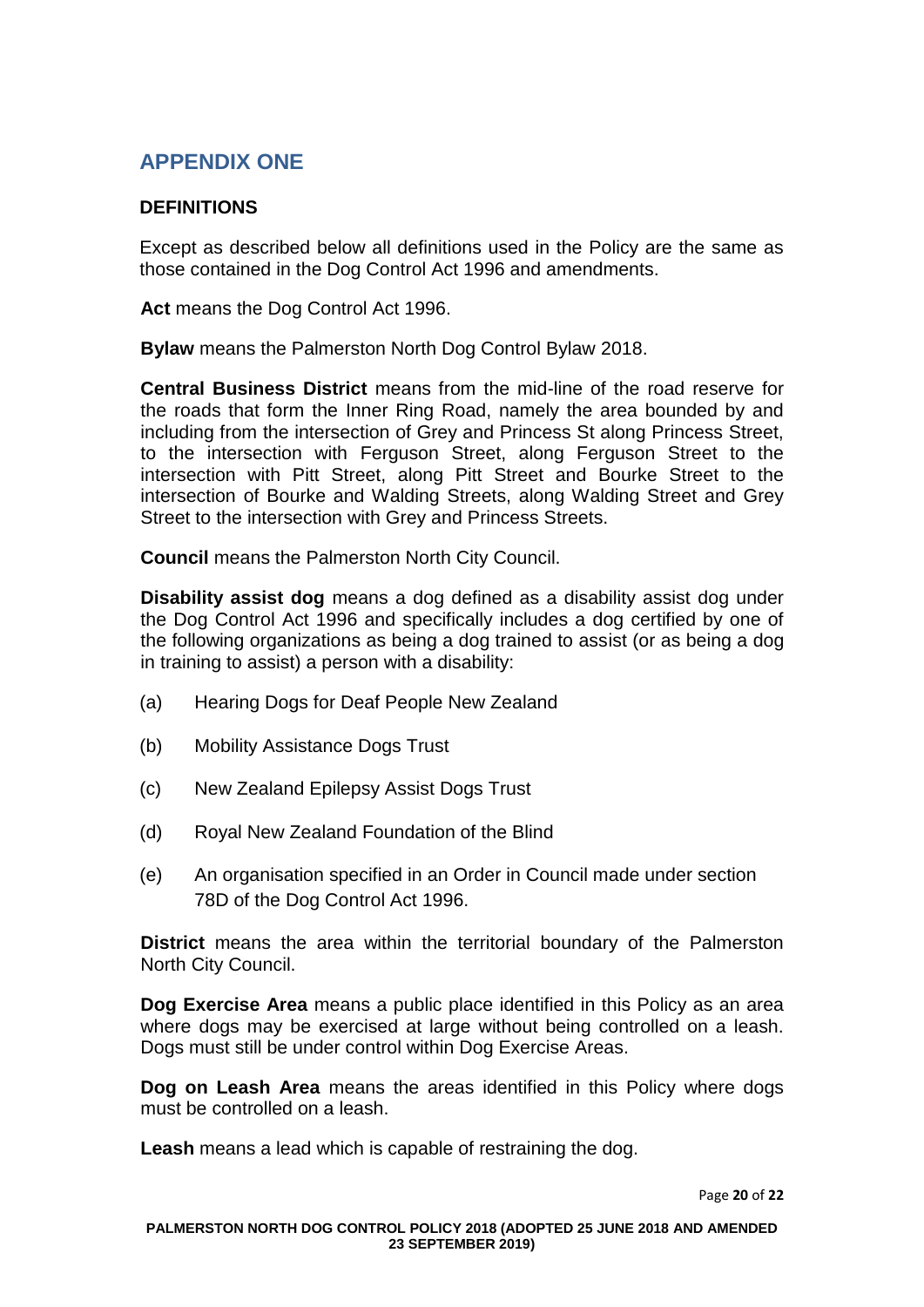**Nuisance** means anything which interferes with or threatens the health or enjoyment of people, and in this context may involve things such as barking, causing distress via intimidating behaviour (such as aggressive barking or rushing), or attacking people, wildlife or other animals.

**Policy** means the Dog Control Policy.

**Premises** includes any recreation ground, yard, building or enclosed space whether separately occupied or not and whether public or private.

**Prohibited Public Place** means a public place identified in this Policy as a place where dogs are prohibited, except as provided for in this Policy or the Act.

**Public Place** has the same meaning as in section 2 of the Dog Control Act 1996, and generally means a place that is open to the public whether or not it is private property.

**Under control** means, when referring to a dog, either controlled on a leash, or controlled by voice command where the dog obeys the commands of its controller without hesitation. Keeping a dog under control includes the obligation to ensure that the dog does not stray onto private property.

**Working Dog** means a dog defined as a working dog under the Dog Control Act 1996, and specifically includes:

- (a) any disability assist dog;
- (b) Any dog –

i.Kept by the Police or any constable, the Customs department, the Ministry of Agriculture, the Ministry of Fisheries or the Ministry of Defence, or any officer or employee of any such Department of State solely or principally for the purposes of carrying out the functions, powers, and duties of the Police or the Department of State or that constable, officer, or employee; or

ii.Kept solely or principally for the purposes of herding or driving stock; or

- iii.Kept by the Department of Conservation or any officer or employee of that Department solely or principally for the purposes of carrying out the functions, duties, and powers of that Department; or
- iv.Kept solely or principally for the purposes of destroying pests or pest agents under any pest management strategy under the Biosecurity Act 1993; or
- v.Kept by the Department of Corrections or any officer or employee of that Department solely or principally for the purposes of carrying out the functions, duties, and powers of that Department; or
- vi.Kept by the Aviation Security Service established under section 72B(2)(ca) of the Civil Aviation Act 1990, or any officer or employee of